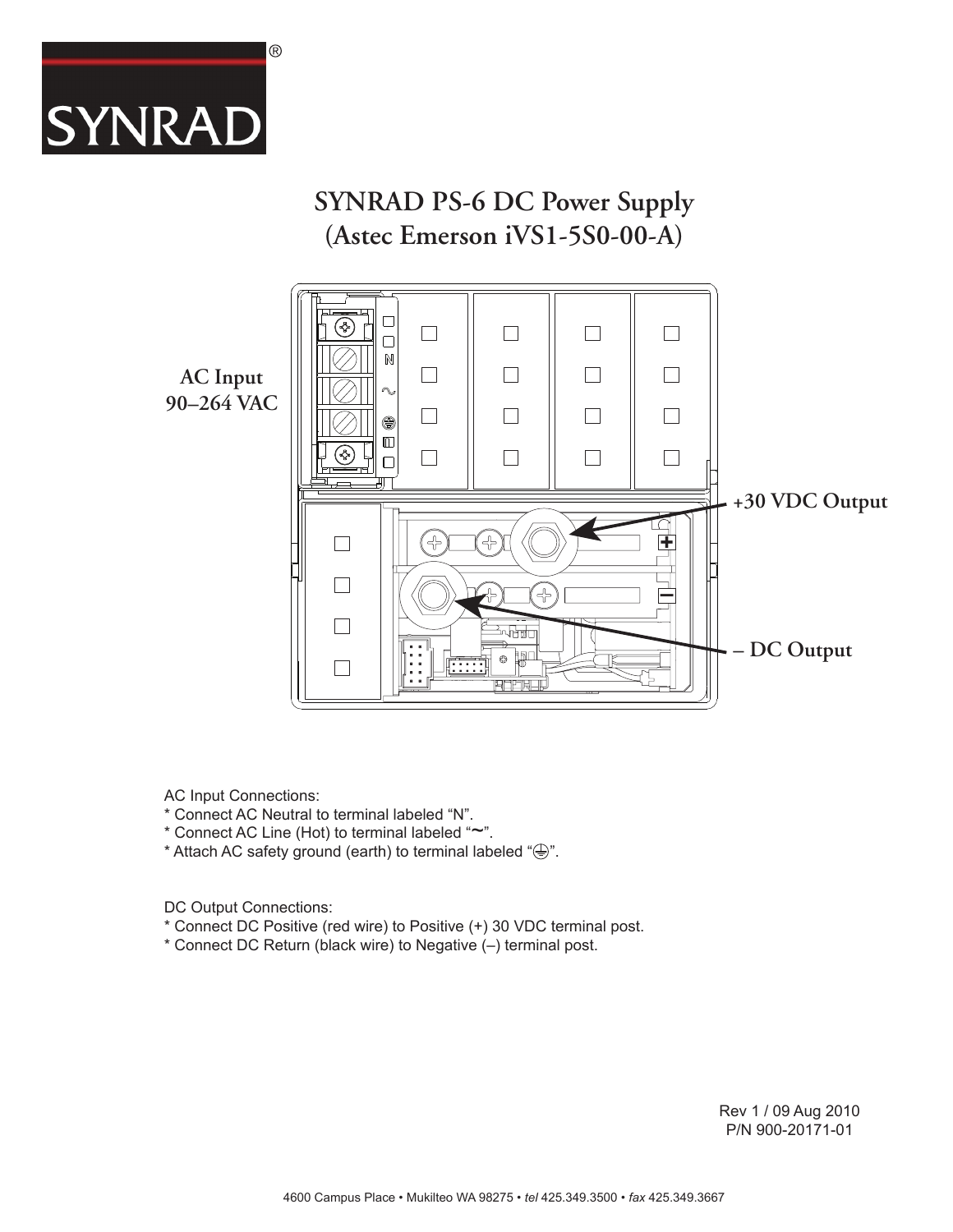# **Intelligent VS Power** Up to 4920 Watts

**Total Power:** Up to 4920 Watts **Input Voltage:** 85 - 264 Vdc 120 - 300 Vdc **# of Outputs:** Up to 24

## Special Features

- Full medical EN60601 approval
- Intelligent <sup>2</sup>C control
- (manual or PC)
- Configurable input and output OK signals and indicators
- Configurable inhibit/enable
- Configurable output UP/DOWN
- High power density (12 W/cu-in)
- Intelligent fan (speed control/ fault status)
- active Inrush protection
- I<sup>2</sup>C monitor of voltage, current,
- Programmable voltage, current limit, inhibit/enable through I2 C
- module (SEMI F47 compliance)
- 
- Optional conformal coating
- Industrial temp range (-40 ºC to
- Uses standard *i*MP modules
- Field upgradeable firmware
- RoHS compliant

## Safety

- **• UL** UL60950/UL2601
- **• CSA** CSA22.2 No. 234 Level 5
- 
- **• BABT** Compliance to EN 60950/ EN60601 BS 7002
- **• CB** Certificate and report
- **• CE** Mark to LVD





# Electrical Specifications

#### **Input**  $In$

| input range:         |                                                                                                                                  |
|----------------------|----------------------------------------------------------------------------------------------------------------------------------|
|                      | iVS1 & iVS3 90 - 264 Vac 1Ø; 120 - 300 Vdc                                                                                       |
|                      | iVS6 & iVS8 170 - 264 Vac 30                                                                                                     |
|                      | $i$ VS8H 480 Vac nominal 30<br>380 Vac nominal 30 derate to 3800 W max.                                                          |
| Frequency:           | 47 - 440 Hz                                                                                                                      |
| Inrush current:      | 40 A peak maximum (soft start)                                                                                                   |
| Efficiency:          | Up to 85% @ full case load                                                                                                       |
| Power Factor:        | 0.99 typ. meets EN61000-3-2                                                                                                      |
| Turn-on time:        | AC on 1.5 sec typical, inhibit/enable 150ms typical Programmable;<br>50ms internal turn-on delay (Dual Output only)              |
| <b>FMI Filter:</b>   | CISPR 22/EN55022 Level "B"                                                                                                       |
| Leakage current:     | 500 µA max. @ 240 Vac; 47-63 Hz                                                                                                  |
| <b>Radiated EMI:</b> | CISPR 22/EN55022 Level "B"                                                                                                       |
| Holdover storage:    | 10 ms minimum (independent of input Vac) additional 20mSEC<br>holdover storage with optional HUP module<br>(SEMI F47 compatible) |
| AC OK:               | >5ms early warning minutes before outputs lose regulation Full cycle<br>ride thru (50 Hz). Programmable                          |
| Harmonic distortion: | Meets EN61000-3-2                                                                                                                |
| Isolation:           | Meets EN60950 and EN60601                                                                                                        |
|                      | Global inhibit / enable: TTL, Logic "1" and Logic "0"; configurable                                                              |
| Warranty:            | 3 years                                                                                                                          |



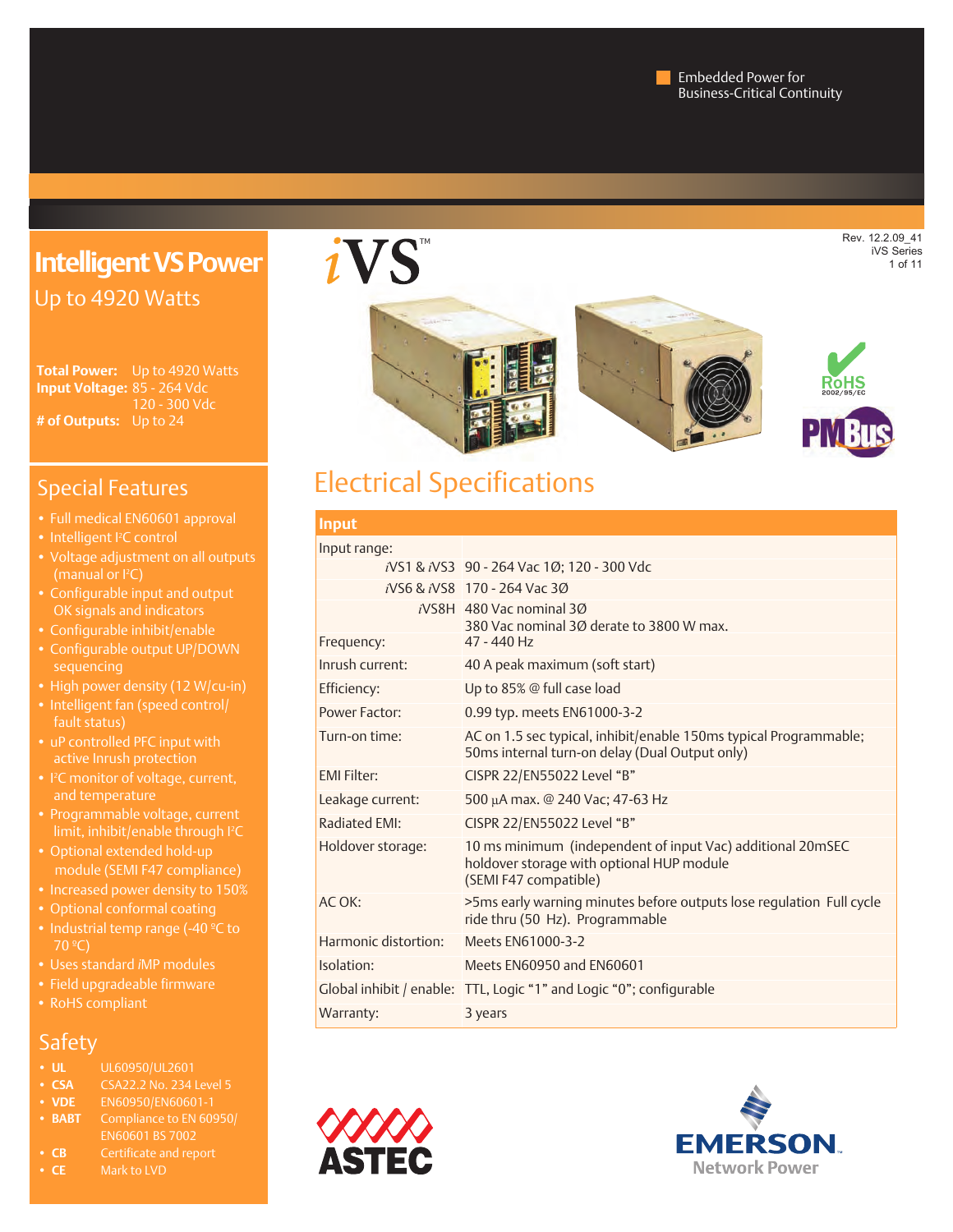| Rev. 12.2.09 41   |
|-------------------|
| <b>iVS</b> Series |
| 2 of 11           |

| <b>Output</b>                             |                                                                                                                                                                                                                                                                                                                                                                                                                                                                                            |
|-------------------------------------------|--------------------------------------------------------------------------------------------------------------------------------------------------------------------------------------------------------------------------------------------------------------------------------------------------------------------------------------------------------------------------------------------------------------------------------------------------------------------------------------------|
| Adjustment range:*                        | ± 10% minimum all outputs (manual)<br>(full module adjustment range using I <sup>2</sup> C)                                                                                                                                                                                                                                                                                                                                                                                                |
| Factory set point accuracy:               | 1%                                                                                                                                                                                                                                                                                                                                                                                                                                                                                         |
| I <sup>2</sup> C output program accuracy: | ± 5%                                                                                                                                                                                                                                                                                                                                                                                                                                                                                       |
| Margining:                                | ± 4 - 6% nominal analog (single output module only)                                                                                                                                                                                                                                                                                                                                                                                                                                        |
| Overall regulation:                       | 0.4% or 20 mV max. (1500 W modules 1% max.)                                                                                                                                                                                                                                                                                                                                                                                                                                                |
| Ripple:                                   | RMS: 0.1% or 10 mV, whichever is greater<br>Pk-Pk: 1.0% or 50 mV, whichever is greater<br>Bandwidth limited to 20 MHz                                                                                                                                                                                                                                                                                                                                                                      |
| Dynamic response:                         | < 2% or 100 mV, with 25% load step                                                                                                                                                                                                                                                                                                                                                                                                                                                         |
| Recovery time:                            | To within $1\%$ in < 300 µsec                                                                                                                                                                                                                                                                                                                                                                                                                                                              |
| <b>Overcurrent protection:</b> **         | Configurable through I <sup>2</sup> C (calibration required). Single output module and<br>main output of the dual output module 105-120% of rated output current.<br>Aux output of dual output module 105-140% of rated output current.<br>Special programmable OCP delay on 1500 W module from 100 mSec to<br>25.5 seconds with shutdown features.                                                                                                                                        |
| Short-circuit protection:                 | Protected for continuous short-circuit.<br>Recovery is automatic upon removal of short<br>(Shutdown mode on 1500 W module).                                                                                                                                                                                                                                                                                                                                                                |
| <b>Overvoltage protection:*</b>           | Configurable through I <sup>2</sup> C                                                                                                                                                                                                                                                                                                                                                                                                                                                      |
| Single output module:                     | 2-5.5 V 122-134%; 6-60 V 110-120%                                                                                                                                                                                                                                                                                                                                                                                                                                                          |
| Dual output module:                       | 2-6V 122-134%; 8-28V 110-120%                                                                                                                                                                                                                                                                                                                                                                                                                                                              |
| Triple output module:                     | No overvoltage protection provided                                                                                                                                                                                                                                                                                                                                                                                                                                                         |
| <b>Thermal protection:*</b>               | Configurable through I <sup>2</sup> C<br>All outputs disabled when internal temp exceeds safe operating range. ><br>5ms warning (AC OK signal) before shutdown                                                                                                                                                                                                                                                                                                                             |
| Remote sense:                             | Up to 0.5 V total drop (not available on triple output module)                                                                                                                                                                                                                                                                                                                                                                                                                             |
| Single wire parallel:                     | Current share to within 2% of total rated current                                                                                                                                                                                                                                                                                                                                                                                                                                          |
| DC OK:*                                   | +/-5% of nominal. Configurable through I <sup>2</sup> C                                                                                                                                                                                                                                                                                                                                                                                                                                    |
| Minimum load:                             | Not required                                                                                                                                                                                                                                                                                                                                                                                                                                                                               |
| Housekeeping bias voltage:                | 5 Vdc @1.0 A max. present whenever AC input is applied                                                                                                                                                                                                                                                                                                                                                                                                                                     |
| Module inhibit:*                          | Configured and controlled through I <sup>2</sup> C                                                                                                                                                                                                                                                                                                                                                                                                                                         |
| Output/Output isolation:                  | > 1 Megohm, 500 V                                                                                                                                                                                                                                                                                                                                                                                                                                                                          |
| * Can be controlled via I <sup>2</sup> C  | $\blacksquare$ $\blacksquare$ $\blacksquare$ $\blacksquare$ $\blacksquare$ $\blacksquare$ $\blacksquare$ $\blacksquare$ $\blacksquare$ $\blacksquare$ $\blacksquare$ $\blacksquare$ $\blacksquare$ $\blacksquare$ $\blacksquare$ $\blacksquare$ $\blacksquare$ $\blacksquare$ $\blacksquare$ $\blacksquare$ $\blacksquare$ $\blacksquare$ $\blacksquare$ $\blacksquare$ $\blacksquare$ $\blacksquare$ $\blacksquare$ $\blacksquare$ $\blacksquare$ $\blacksquare$ $\blacksquare$ $\blacks$ |

\*\* Controlled via I 2 C but requires load calibration (except 1500 W module)

# Environmental Specifications

| Operating temperature: | -40 ° to 70 °C ambient. Derate each output 2.5% per degree from 50 ° to 70 °C.<br>$(-20 °C start up)$ |
|------------------------|-------------------------------------------------------------------------------------------------------|
| Storage temperature:   | -40 $^{\circ}$ C to 85 $^{\circ}$ C                                                                   |
|                        | Electromagnetic susceptibility: Designed to meet EN61000-4; -2, -3, -4, -5, -6, -8, -11 Level 3       |
| Humidity:              | Operating; non-condensing 10% to 95% RH                                                               |
| Vibration:             | IEC68-2-6 to the levels of IEC721-3-2                                                                 |
| MTBF demonstrated:     | > 550,000 hours at full load, 220 Vac and 25 °C ambient conditions                                    |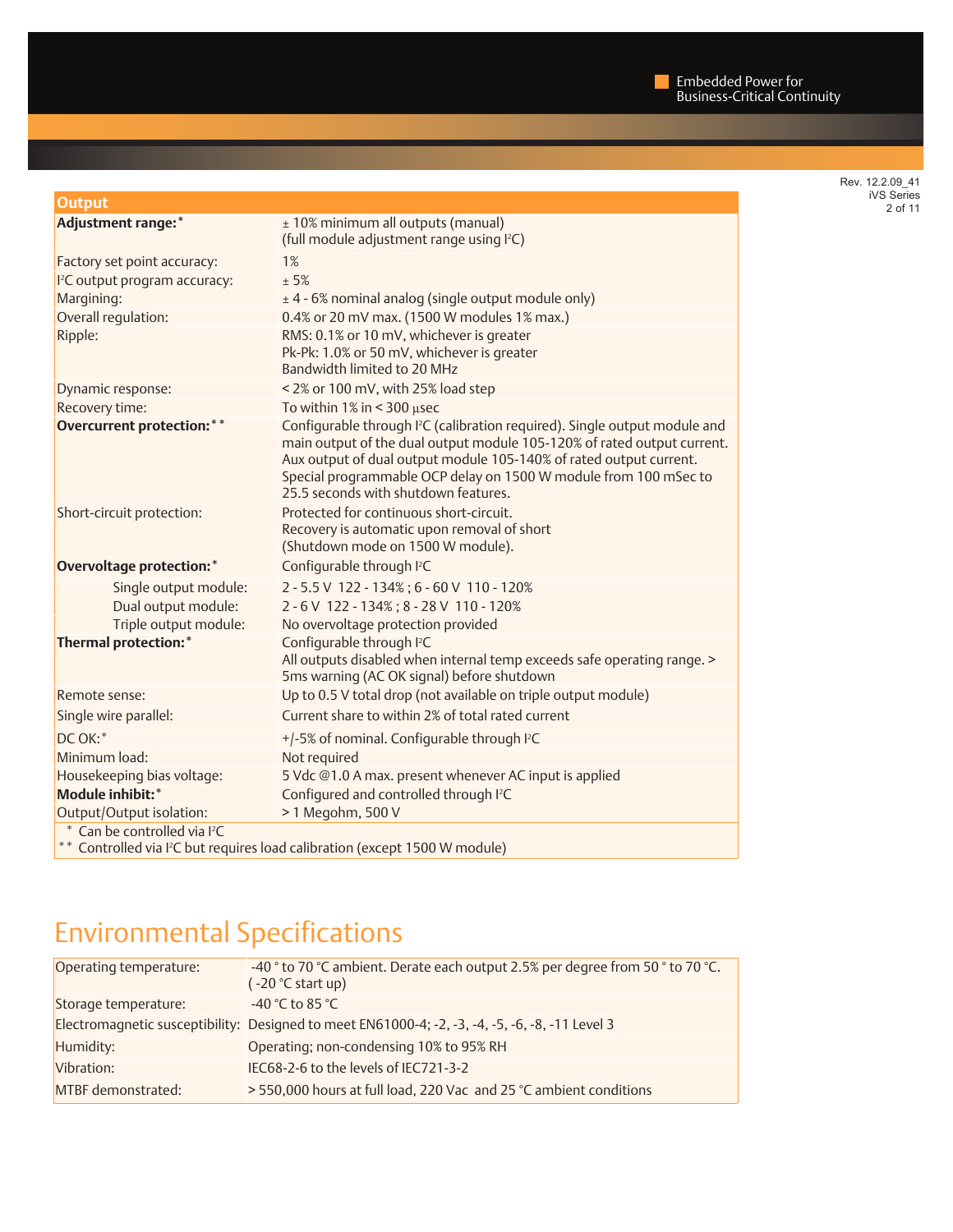# Output Module Line-up

Rev. 12.2.09\_41<br>iVS Series 3 of 11

| <b>Module Code</b>                                                                                                                                                                              |               | $\overline{2}$                  | 3          | 5              |            | 4                                                                                                                                       |                                                                            |
|-------------------------------------------------------------------------------------------------------------------------------------------------------------------------------------------------|---------------|---------------------------------|------------|----------------|------------|-----------------------------------------------------------------------------------------------------------------------------------------|----------------------------------------------------------------------------|
| Module Type                                                                                                                                                                                     | <b>Single</b> | Single                          | Single     | Single         | Dual       |                                                                                                                                         | <b>Triple</b>                                                              |
| Max output power                                                                                                                                                                                | 210W          | 360W                            | 750W       | 1500W          |            | 144W                                                                                                                                    | 36W                                                                        |
| Max output current                                                                                                                                                                              | 35 A          | 60 A                            | 150 A      | 140 A          |            | 10A                                                                                                                                     | 2A                                                                         |
| Output voltages available*                                                                                                                                                                      | $2-60V$       | $2 - 60V$                       | $2 - 60V$  | $6-60V$        |            | $8 - 15$ , 24 - 28; 8 - 15 <sup>*</sup> , 8 - 15 <sup>*</sup> ; 8<br>$-15$ , 2 - 6; 2 - 6, 2 - 6; 24 - 28, 24 - 28;<br>$24 - 28, 2 - 6$ | 8-15, 8-15, 2-6; 8-15, 8-15, 8-15; 8-<br>15, 8-15, 18-28; 8-15, 18-28, 2-6 |
| Standard voltage increments                                                                                                                                                                     | 25            | 25                              | 25         | 18             |            | 16                                                                                                                                      | 18                                                                         |
| Remote sense                                                                                                                                                                                    | Yes           | Yes                             | <b>Yes</b> | Yes            | Yes        | Yes                                                                                                                                     | <b>No</b>                                                                  |
| Remote margin                                                                                                                                                                                   | <b>Yes</b>    | Yes                             | Yes        | Yes            | <b>No</b>  | <b>No</b>                                                                                                                               | <b>No</b>                                                                  |
| V-Program - PC Control                                                                                                                                                                          | Yes           | Yes                             | Yes        | Yes            | <b>Yes</b> | Yes                                                                                                                                     | <b>No</b>                                                                  |
| <b>Active Current Share</b>                                                                                                                                                                     | Yes           | Yes                             | <b>Yes</b> | Yes            | Yes        | <b>No</b>                                                                                                                               | <b>No</b>                                                                  |
| Module Inhibit - <sup>2</sup> C Control                                                                                                                                                         | Yes           | Yes                             | Yes        | Yes            | Yes        | Yes                                                                                                                                     | Yes                                                                        |
| Module Inhibit - Analog                                                                                                                                                                         | <b>Yes</b>    | Yes                             | Yes        | Yes            | Yes        | No                                                                                                                                      | <b>No</b>                                                                  |
| Overvoltage/Overcurrent<br>protection                                                                                                                                                           | <b>Yes</b>    | Yes                             | Yes        | Yes            | Yes<br>Yes |                                                                                                                                         | Yes                                                                        |
| Minimum load required                                                                                                                                                                           | <b>No</b>     | <b>No</b>                       | <b>No</b>  | <b>No</b>      | <b>No</b>  | <b>No</b>                                                                                                                               | <b>No</b>                                                                  |
| Slots occupied in any iVS case<br>$\frac{1}{2}$ and $\frac{1}{2}$ and $\frac{1}{2}$ and $\frac{1}{2}$ and $\frac{1}{2}$ and $\frac{1}{2}$ and $\frac{1}{2}$ and $\frac{1}{2}$ and $\frac{1}{2}$ |               | $\overline{2}$<br>$\sim$ $\sim$ | 3          | $\overline{4}$ |            |                                                                                                                                         |                                                                            |

Note: Contact Factory for extended range down to 6 V



210 W

750 W



360 W

Dual

144 W









| <b>Voltage</b>         | <b>Voltage</b><br>Code                                    | <b>Single Output Module Code</b> |                |                |                          | <b>Dual Output</b> ***<br><b>Triple Output</b> |                          |                          |                          | P <sub>C</sub><br><b>Adjustment</b> |               |
|------------------------|-----------------------------------------------------------|----------------------------------|----------------|----------------|--------------------------|------------------------------------------------|--------------------------|--------------------------|--------------------------|-------------------------------------|---------------|
|                        |                                                           | $\mathbf{1}$                     | $\overline{2}$ | $\overline{3}$ | 5                        | $\overline{4}$                                 | $\overline{4}$           | ٠                        |                          |                                     | Ranges****    |
| 2V                     | A                                                         | 35 A                             | 60 A           | 150A           | $\overline{\phantom{0}}$ | 10A                                            | 10A                      | —                        | 5                        | 2A                                  | $1.8 - 2.2$   |
| 2.2V                   | B                                                         | 35 A                             | 60 A           | 150 A          | $\overline{\phantom{0}}$ | 10A                                            | 10A                      | $\overline{\phantom{0}}$ |                          | 2A                                  | $2.0 - 2.4$   |
| 3V                     | C                                                         | 35 A                             | 60 A           | 150 A          | $\overline{\phantom{0}}$ | 10A                                            | 10A                      | —                        | $\qquad \qquad$          | 2A                                  | $2.7 - 3.3$   |
| 3.3V                   | D                                                         | 35 A                             | 60 A           | 150A           | $\qquad \qquad -$        | 10A                                            | 10A                      | —                        | $\qquad \qquad$          | 2A                                  | $3.0 - 3.6$   |
| 5V                     | E                                                         | 35 A                             | 60 A           | 150A           | —                        | 10A                                            | 10A                      | $\overline{\phantom{0}}$ |                          | 2A                                  | $4.5 - 5.5$   |
| 5.2V                   | F                                                         | 35 A                             | 60 A           | 144 A          | $\overline{\phantom{0}}$ | 10A                                            | 10A                      | —                        | $\overline{\phantom{0}}$ | 2A                                  | $4.7 - 5.7$   |
| 5.5V                   | G                                                         | 34 A                             | 58 A           | 136 A          | $\overline{\phantom{0}}$ | 10A                                            | 10A                      | $\qquad \qquad -$        | $\qquad \qquad$          | 2A                                  | $5.0 - 6.1$   |
| 6.0V                   | H                                                         | 23A                              | 42 A           | 97.5 A         | 140 A                    | $10A*$                                         | $10A*$                   | $\qquad \qquad -$        | $\equiv$                 | 2A                                  | $5.4 - 6.6$   |
| 8.0 V                  | $\mathsf{I}$                                              | 20 A                             | 36 A           | 84.4 A         | 140 A                    | 10A                                            | 4A                       | 1A                       | 1A                       | 1 A                                 | $7.2 - 8.8$   |
| 10V                    |                                                           | 18A                              | 32 A           | 75 A           | 140 A                    | 10A                                            | 4A                       | 1 A                      | 1 A                      | 1A                                  | $9.0 - 11.0$  |
| 11 <sub>V</sub>        | К                                                         | 17 A                             | 31 A           | 68 A           | 136.3 A                  | 10A                                            | 4A                       | 1A                       | 1A                       | 1A                                  | $9.9 - 12.1$  |
| 12V                    | L                                                         | 17A                              | 30 A           | 62.5A          | 125 A                    | 10A                                            | 4A                       | 1A                       | 1 A                      | 1 A                                 | $10.8 - 13.2$ |
| 14 <sub>V</sub>        | M                                                         | 14 A                             | 21A            | 53.5 A         | 107 A                    | 9 A                                            | 4A                       | 1A                       | 1 A                      | 1 A                                 | $12.6 - 15.4$ |
| 15V                    | N                                                         | 14A                              | 20 A           | 50 A           | 100 A                    | 8 A                                            | 4 A                      | 1 A                      | 1 A                      | 1 A                                 | $13.5 - 16.5$ |
| 18 <sub>V</sub>        | $\circ$                                                   | 11 A                             | 19A            | 41.6 A         | 83.3 A                   | $\overline{\phantom{0}}$                       | $\overline{\phantom{0}}$ | $\qquad \qquad -$        |                          | 0.5 A 0.5 A                         | $16.2 - 19.8$ |
| 20V                    | P                                                         | 10.5A                            | 18A            | 37.5 A         | 75 A                     | $\overline{\phantom{0}}$                       | —                        | $\overline{\phantom{0}}$ | 0.5 A 0.5 A              |                                     | $18.0 - 22.0$ |
| 24 V                   | $\circ$                                                   | 8.5A                             | 15A            | 30 A           | 62.5A                    | 4A                                             | 2A                       | $\qquad \qquad -$        | 0.5 A 0.5 A              |                                     | $21.6 - 26.4$ |
| 28 <sub>V</sub>        | R                                                         | 6.7A                             | 11A            | 26.8 A         | 53.5 A                   | 3A                                             | 2A                       | $\overline{\phantom{0}}$ | 0.5 A 0.5 A              |                                     | $25.2 - 30.8$ |
| 30 V                   | S                                                         | 6.5A                             | 11 A           | 25A            | 50 A                     |                                                |                          |                          |                          |                                     | $27.0 - 33.0$ |
| 33 V                   | T                                                         | 6.2A                             | 10.9 A         | 22.7 A         | 35.8 A                   | $\overline{\phantom{0}}$                       | —                        | $\qquad \qquad -$        | —                        | —                                   | $29.7 - 36.3$ |
| 36 V                   | $\cup$                                                    | 5.8A                             | 10A            | 20.8 A         | 35.8 A                   | $\overline{\phantom{0}}$                       | —                        | $\overline{\phantom{0}}$ | —                        | $\qquad \qquad -$                   | $32.4 - 39.6$ |
| 42 V                   | $\vee$                                                    | 4.2A                             | 7.5A           | 16 A           | 35.7 A                   | $\qquad \qquad -$                              |                          | $\qquad \qquad -$        |                          | —                                   | $37.8 - 46.2$ |
| 48 <sub>V</sub>        | W                                                         | 4.0A                             | 7.5A           | 15.6 A         | 31.2A                    | $\overline{\phantom{0}}$                       | —                        | $\overline{\phantom{0}}$ | —                        | $\qquad \qquad -$                   | $43.2 - 52.8$ |
| 54 V                   | X                                                         | 3.7A                             | 6.0A           | 13.9A          | 27.7A                    | $\qquad \qquad -$                              | —                        | $\qquad \qquad -$        | —                        | $\qquad \qquad -$                   | $48.6 - 59.4$ |
| 60 V                   | Y                                                         | 3.5A                             | 6.0 A          | 12.5A          | 25A                      | $\overline{\phantom{0}}$                       |                          |                          |                          |                                     | $54.0 - 66.0$ |
| <b>Contact Factory</b> |                                                           |                                  |                |                |                          |                                                |                          |                          |                          |                                     |               |
| Special*               | Z                                                         | 35A                              | 60A            | 150 A          |                          | $\overline{\phantom{0}}$                       | 10A                      |                          |                          |                                     | $2.3 - 2.6$   |
| Special*               | Z                                                         | 35A                              | 60A            | 150 A          |                          |                                                | 10A                      |                          |                          |                                     | $3.7 - 4.4$   |
| Special*               | Z                                                         | 20A                              | 36A            | 80A            | 140 A                    | $\overline{\phantom{0}}$                       | 8A                       |                          |                          |                                     | $6.7 - 7.1$   |
|                        | $*$ Note: Contact Eastery for extended range down to $5V$ |                                  |                |                |                          |                                                |                          |                          |                          |                                     |               |

\*Note: Contact Factory for extended range down to 6 V.

\*\*Increments of current not shown can be achieved by paralleling modules (add currents of each module selected). \*\*\* Total output power on dual model must not exceed 144 W.

\*\*\*\* For single output modules only.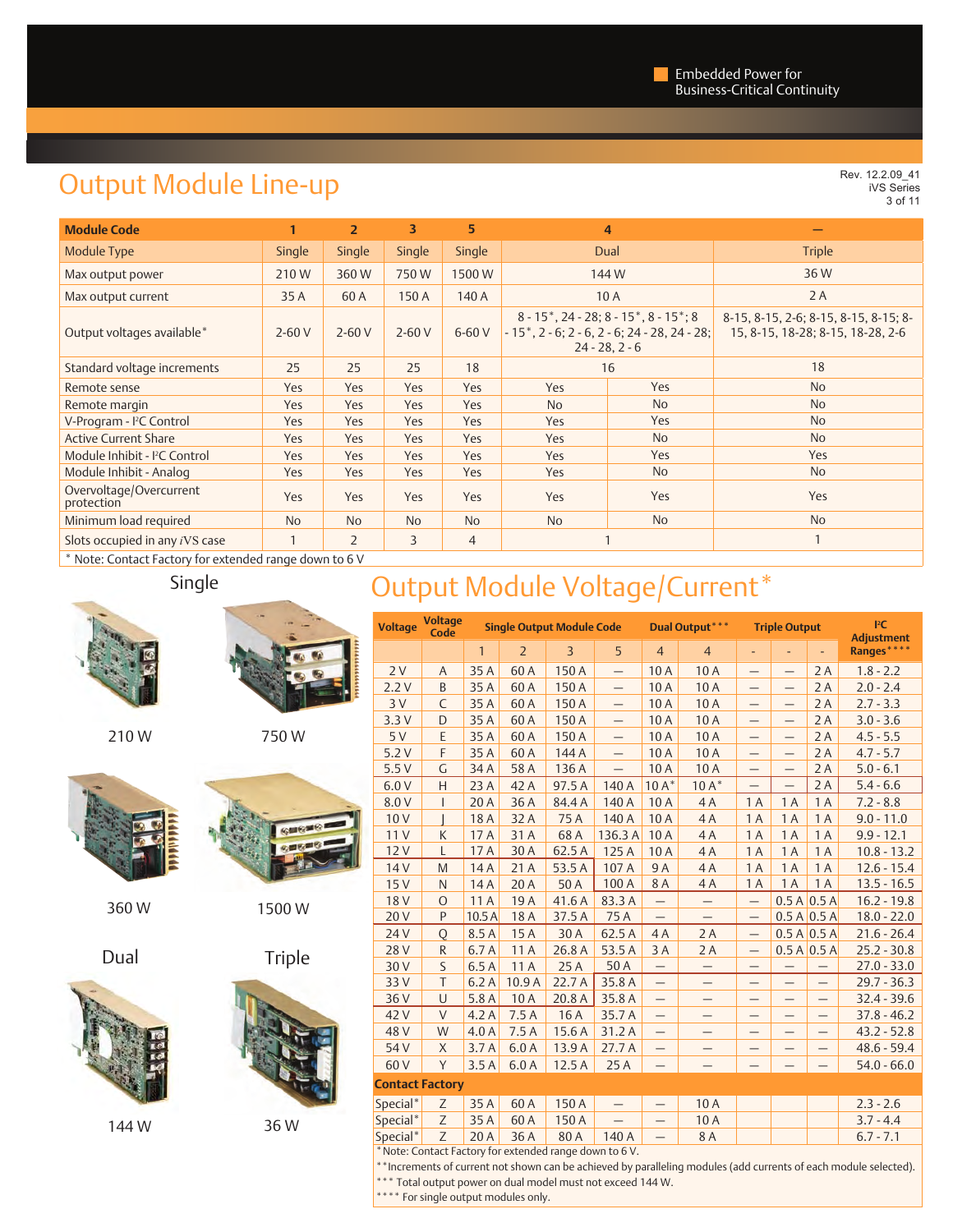## Ordering Information

Sample below is 3210 W case with 12 V @ 125 A; 24 V @ 8.5 A; 5 V @ 60 A; 12 V @ 10 A and 12 V @ 4 A; with no options.

7-9 Future

|                                                                                                                                                                                                                                                                                                                                                                                                                                                                                                  | <b>Module/Voltage/Option Codes</b><br>First - Module Code                                                                                                                                                                                                                                                                                                                                                                               |                                                                                                                                                                                                                                                                                                                                                |                                                                            |                                                        |
|--------------------------------------------------------------------------------------------------------------------------------------------------------------------------------------------------------------------------------------------------------------------------------------------------------------------------------------------------------------------------------------------------------------------------------------------------------------------------------------------------|-----------------------------------------------------------------------------------------------------------------------------------------------------------------------------------------------------------------------------------------------------------------------------------------------------------------------------------------------------------------------------------------------------------------------------------------|------------------------------------------------------------------------------------------------------------------------------------------------------------------------------------------------------------------------------------------------------------------------------------------------------------------------------------------------|----------------------------------------------------------------------------|--------------------------------------------------------|
| <b>Case Size</b>                                                                                                                                                                                                                                                                                                                                                                                                                                                                                 | Second - Voltage Code<br>Third - Option Code                                                                                                                                                                                                                                                                                                                                                                                            | <b>Case Option Codes</b>                                                                                                                                                                                                                                                                                                                       | <b>Software Code</b>                                                       | <b>Hardware Code</b>                                   |
| iVS1                                                                                                                                                                                                                                                                                                                                                                                                                                                                                             | 5L1-1Q1-2EO-4LL0                                                                                                                                                                                                                                                                                                                                                                                                                        | 00                                                                                                                                                                                                                                                                                                                                             | A                                                                          | ###                                                    |
| Case Size (mm)<br>1-Phase Input<br>$= 5$ " x 5" x 11"; 1500 W - 3210 W, 9 Slots<br>$(127 \times 127 \times 279.4)$<br>$3 = 5" \times 8" \times 11"$ ; 1800 W - 4500 W, 14 Slots<br>$(127 \times 203.2 \times 279.4)$<br>3-Phase Input<br>$6 = 5" \times 5" \times 11"$ ; 3120 W, 9 Slots<br>$(127 \times 127 \times 279.4)$<br>$8 = 5" \times 8" \times 11"$ ; 4920 W, 14 Slots<br>$(127 \times 203.2 \times 279.4)$<br>8H= 5" x 8" x 11"; 4920 W, 14 Slots<br>$(127 \times 203.2 \times 279.4)$ | <b>Module Codes:</b><br>(None) = $36$ W triple O/P (1 slot)<br>$= 210$ W single O/P (1 slot)<br>$2 = 360$ W single O/P (2 slot)<br>$3 = 750$ W single O/P (3 slot)<br>$5 = 1500$ W single O/P (slot 4)<br>$4 = 144$ W dual O/P (1 slot)<br>HUP = Extra 30mS hold-up (1 slot)<br><b>Voltage Codes:</b><br>See Output Module Voltage/Current table<br><b>Option Codes:</b><br>$0 =$ Standard<br>= Module enable<br>$2 =$ Constant current | <b>First Digit</b><br>$0 - 9$ = Parallel code<br>(See parallel codes table below)<br><b>Second Diait</b><br>$0 = No$ options<br>1 = Reverse air<br>$2 = Not used$<br>$3 = Global$ enable<br>$4 = Fan$ Off w/inhibit<br>$5 = Opt 1 + Opt 3$<br>$6 = Opt 1 + Opt 4$<br>$7 = Opt 3 + Opt 4$<br>$8 = Opt 1 + 3 + 4$<br>9 = CANBUS/RS485 73-544-001 | Software code used<br>for configuration<br>change. "A" is<br>standard      | Factory assembled<br>for hardware of<br>firmware mods. |
|                                                                                                                                                                                                                                                                                                                                                                                                                                                                                                  | $3 = 1$ & 2 combined<br>$4 = Set$ for use in standard (non-intelligent case)<br>5 = Shutdown mode for 1500 W<br>$6 = 1$ & 5 combined                                                                                                                                                                                                                                                                                                    | 73-546-001<br>$B = USB$<br>$M = Medical$<br>$N = M + 1$<br>$P = M + 3$                                                                                                                                                                                                                                                                         | Ordering Note:<br>1. USB to <sup>2</sup> C module order code<br>73-769-001 |                                                        |

 $R = M + 1 + 3$ 

| <b>Parallel</b> | Slot No.                                              |                                                                                                              | <b>iVS1,6</b>                                                      |                                                                                                                                                 | <b>iVS3, 8, 8H</b>                                                                                            |
|-----------------|-------------------------------------------------------|--------------------------------------------------------------------------------------------------------------|--------------------------------------------------------------------|-------------------------------------------------------------------------------------------------------------------------------------------------|---------------------------------------------------------------------------------------------------------------|
| Code            |                                                       | <b>Diagram</b>                                                                                               | <b>Possible Configurations</b>                                     | <b>Diagram</b>                                                                                                                                  | <b>Possible Configurations</b>                                                                                |
| $\mathbf{1}$    | 1&2                                                   | $AC$ 9 8 7 6<br>5   4   3   2                                                                                | 210 210; 210 144; 144 144                                          | AC   14   13   12   11   10   9<br>8765437                                                                                                      | 210 210; 210 144; 144 144                                                                                     |
| $\overline{2}$  | 283                                                   | $AC$ 9 8 7 6<br>5 4 3                                                                                        | 360 360; 360 210; 360 144; + above                                 | $\boxed{14}$ $\boxed{13}$ $\boxed{12}$ $\boxed{11}$ $\boxed{10}$ $\boxed{9}$<br>AC<br>654321<br>$8 \mid 7$                                      | 360 360; 360 210; 360 144; + above                                                                            |
| 3               | 3&4                                                   | AC9876<br>$5 \mid 4 \rightarrow$<br>$\overline{2}$                                                           | 750 360; 750 210; 750 144; 210 210;<br>210 144: 144 144            | AC 14 13 12 11 10 9<br>87654321                                                                                                                 | 750 750: 750 360: 750 210: 750 144:<br>210 210: 210 144: 144 144                                              |
| $\overline{4}$  | 4&5                                                   | AC 9 8 7 6<br>$5 - 3 2 1$                                                                                    | 1500 210; 1500 144; 210 210; 210 144;<br>144 144; 360 210; 360 144 | AC 14 13 12 11 10 9<br>87654321                                                                                                                 | 1500 1500; 1500 750; 1500 360; 1500 210;<br>1500 144; 210 210; 210 144; 144 144; 360<br>360; 360 210; 360 144 |
| 5               | 3, 4, 8, 5                                            | $AC$ 9 8 7 6<br>$5 - 321$                                                                                    | 750 210 210; 750 210 144; 750 144 144                              | AC   14   13   12   11   10   9<br>$876$ $4321$                                                                                                 | 750 210 210; 750 210 144; 750 144 144                                                                         |
| 6               | iVS1,6:4&6                                            | AC9876<br>$5\overline{)}$<br>432                                                                             | 1500 1500; 1500 750                                                |                                                                                                                                                 |                                                                                                               |
| $\overline{7}$  | 4, 5, 8, 6                                            | AC987<br>$\overline{2}$<br>$\sqrt{3}$                                                                        | 1500 210 210; 1500 210 144; 1500 144<br>144                        | 14 13 12 11 10 9<br>AC<br>8764321                                                                                                               | 1500 210 210; 1500 210 144; 1500 144 144                                                                      |
| 8               | iVS1,6:3&6<br>iVS3,8,8H: 4, 5, & 9                    | AC 9 8 7<br>$\overline{5}$<br>52<br>$\overline{4}$                                                           | 750750                                                             | $14$ 13 12 11 10 9<br>AC<br>$8 \overline{7}$<br>$\overline{6}$<br>$\begin{array}{ c c c c c }\n\hline\n3 & 2 & 1 \\ \hline\n\end{array}$<br>ملع | 1500 1500 1500; 1500 1500 750; 1500 1500<br>360; 1500 1500 210; 1500 1500 144                                 |
| $\overline{9}$  | iVS1,6:1&6<br>iVS3, 8, 8H: 4, 5 & 9; 12 & 13          | $AC$ 9 8<br>$\overline{7}$<br>$\begin{array}{ c c c c c }\n\hline\n5 & 4 & 3\n\end{array}$<br>$\overline{2}$ | 1500 1500; 1500 360; 1500 144                                      | $12$ $12$ $11$ $10$ $9$<br>AC<br> 4 <br>6 <sup>1</sup><br>$8 \mid 7$<br>$321$                                                                   | 1500 1500 1500 360; 1500 1500 1500 210;<br>1500 1500 1500 144                                                 |
| $\overline{A}$  | iVS1.6: 3 & 4: 8 & 9<br>iVS3, 8, 8H: 4 & 5; 11 & 12   | $AC$ 9 $8$ 7<br> 6<br>$\overline{5}$<br>$4 \rightarrow$<br>$\overline{2}$                                    | 750 210 & 750 210                                                  | $14 13 $ $\frac{1}{2} 1 10 9$<br>AC<br>$6 \div 3 \div 1$<br>8 7                                                                                 | 1500 1500 & 750 750                                                                                           |
| $\mathsf{C}$    | iVS1.6: 3, 4 & 6<br>iVS3, 8, 8H: 6 & 7; 3, 4, 11 & 12 | AC 9 8 7 6                                                                                                   | 750, 360, 750                                                      | 14 13 12 1 10 9<br>AC<br>↴ु<br>$6\overline{5}$<br>$8 \overline{7}$<br>$\frac{1}{2}$ 1                                                           | 750 750 360 750 750                                                                                           |
| E.              | iVS1,6:3,4,6;8&9<br>iVS3, 8, 8H: 3, 4, 11, & 12       | 54521                                                                                                        | 750, 360, 750, 210                                                 | 14 13 12 1 10 9<br>AC<br>$8 \mid 7 \mid 6 \mid 5 \mid 4 \mid 3$<br>$\vert$ 2 $\vert$ 1                                                          | 750 750 750 750                                                                                               |
| F.              | iVS3, 8, 8H: 3 & 4; 11 & 12                           |                                                                                                              |                                                                    | AC   14   13   12   1   10   9  <br>$8 7 6 5 $ $\rightarrow$ $2 1$                                                                              | 750 360 & 750 210; 750 750 & 750 750                                                                          |
| G               | iVS3, 8, 8H: 3,4 & 9                                  |                                                                                                              |                                                                    | 14 13 12 11 10 9<br>AC<br>$65 + 21$<br>8 7                                                                                                      | 750 750 750                                                                                                   |
| H               | iVS3, 8, 8H: 11 & 12                                  |                                                                                                              |                                                                    | 14 13 12 1 10 9<br>AC<br>87654321                                                                                                               | 750750                                                                                                        |
| $\mathbf{I}$    | iVS3, 8, 8H: 4 & 5; 9 & 10                            |                                                                                                              |                                                                    | AC 14 13 12 11 10 9<br>87654321                                                                                                                 | 1500 210 & 210 1500                                                                                           |

Rev. 12.2.09\_41 iVS Series 4 of 11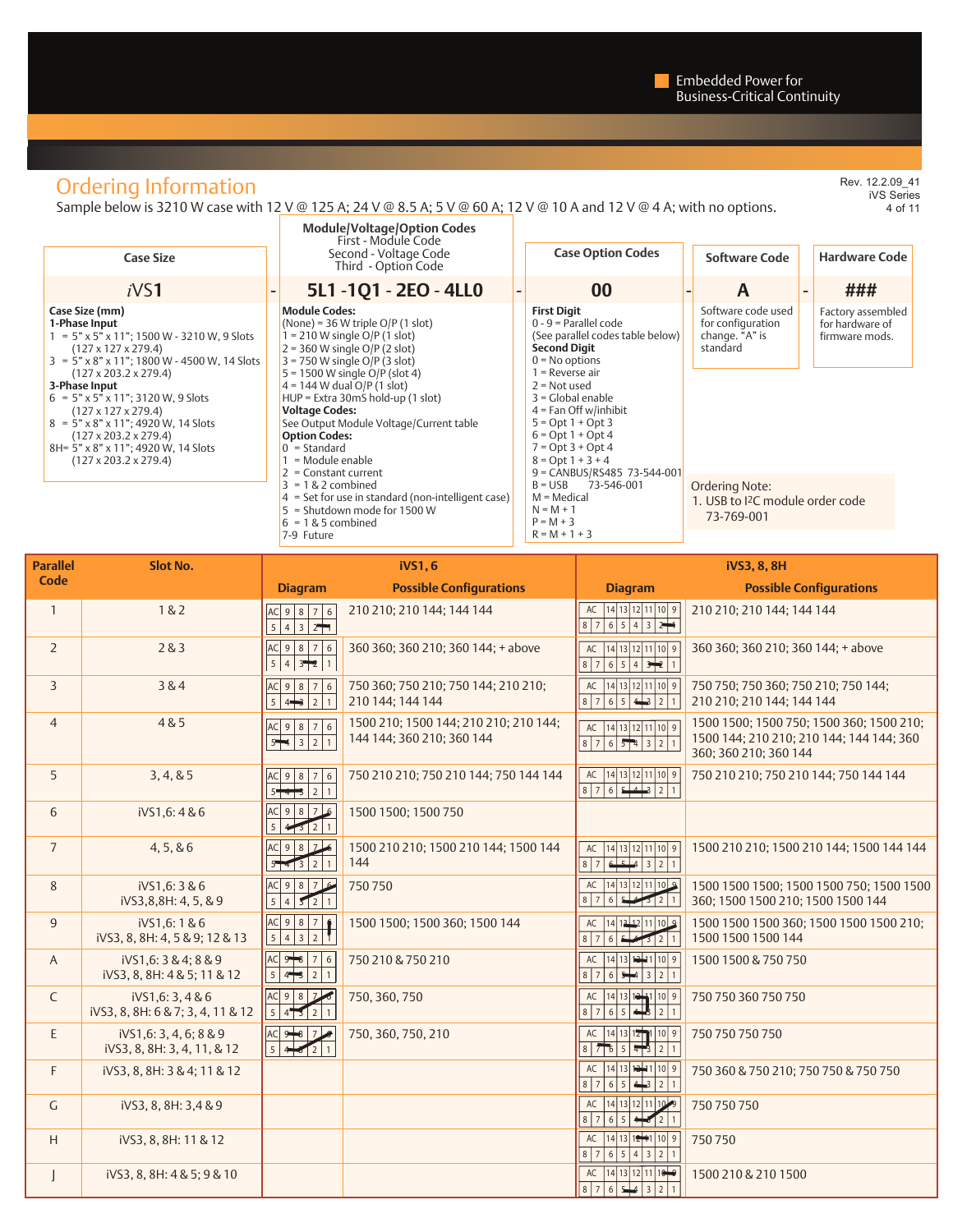## *i*VS Case Specifications

|        | Ś      | ς           |        | Ś      |
|--------|--------|-------------|--------|--------|
|        | O<br>9 | O<br>x<br>8 | O      | O<br>6 |
| Ð<br>z | ₹<br>ς | z           | Ē      | Ś      |
| O<br>5 | O      | $\Omega$    | O<br>2 | O      |
|        |        |             |        |        |

#### *i***VS3,** *i***VS8, and** *i***VS8H**

| तक<br>- | 14 | $\epsilon$<br>13 | 12 | 10 |  |
|---------|----|------------------|----|----|--|
|         |    |                  |    |    |  |
|         |    |                  |    |    |  |
|         |    |                  |    |    |  |
|         |    |                  |    |    |  |
|         | ь  |                  |    |    |  |

|                                                                                        | Input                                             |                            |
|----------------------------------------------------------------------------------------|---------------------------------------------------|----------------------------|
| $i$ VS1 = 5" x 5" x 11"<br>$(127 \times 127 \times 279.4)$<br>9 available slots        | 90-264 Vac 170-264 Vac<br>1500 W max. 3210 W max. |                            |
| $i$ <b>VS6</b> = 5" x 5" x 11"<br>$(127 \times 127 \times 279.4)$<br>9 available slots | N/A                                               | 170-264 Vac<br>3210 W max. |

3-phase only

|                                                                                    | Input                                             |                                                  |
|------------------------------------------------------------------------------------|---------------------------------------------------|--------------------------------------------------|
| $i$ VS3 = 5" x 8" x 11"<br>$(127 \times 203.2 \times 279.4)$<br>14 available slots | 90-264 Vac 170-264 Vac<br>1800 W max. 4500 W max. |                                                  |
| $i$ VS8 = 5" x 8" x 11"<br>$(127 \times 203.2 \times 279.4)$<br>14 available slots | N/A                                               | 170-264 Vac<br>4920 W max.                       |
| $i$ VS8H =5" x 8" x 11"<br>$(127 \times 203.2 \times 279.4)$<br>14 available slots | N/A                                               | 380 Vac<br>3800 W max.<br>480 Vac<br>4920 W max. |

### Pin Connectors

| Figure 1. AC Input |                                                         | <b>AC Input</b>          | <b>Single Phase</b>       | <b>3 Phase</b> |
|--------------------|---------------------------------------------------------|--------------------------|---------------------------|----------------|
|                    |                                                         | Pin No.                  | <b>Function</b>           |                |
|                    |                                                         |                          | AC neutral                | Line 1         |
| 2                  | L <sub>2</sub><br>2<br>L <sub>3</sub><br>3<br>⊌<br>iVS6 | $\overline{\phantom{0}}$ | AC line (hot)             | Line 2         |
| 3                  |                                                         | 3                        | Chassis (earth)<br>ground | Line 3         |
| $i$ VS1, $i$ VS3   |                                                         | 4                        | Chassis (earth)<br>ground | ⇔              |



Mates with

 $\overline{1}$ 

 $\,$  6

| 8881 | ⊬ |  |
|------|---|--|
|      |   |  |
|      |   |  |

**Figure 3.** Connector J2

 $- - - - - -$ ٠  $\bullet$ ٠  $\bullet$ ٠  $10$ 

Landwin 2050S1000 housing 2053T011P pin

 $\sqrt{5}$ 

Connector Kit Part No.: 70-841-023

|   | <b>PC Bus Output Connector</b> |
|---|--------------------------------|
|   | Pin No. Function               |
| 1 | No connection                  |
|   | No connection                  |

| $\overline{\phantom{a}}$ | No connection                  |
|--------------------------|--------------------------------|
|                          |                                |
| 3                        | No connection                  |
| $\overline{4}$           | Serial clock signal (SCL)      |
| 5                        | Serial data signal (SDA)       |
| 6                        | Address bit 0 (A0)             |
| 7                        | Address bit 1 (A1)             |
| 8                        | Address bit 2 (A2)             |
| $\mathsf{q}$             | Secondary return (GND)         |
| 10                       | 5 VCC external bus (5 VCC bus) |

#### **Figure 2.** Connector J1 5 1  $\bullet\bullet\bullet\bullet$  $\bullet$  $\bullet\bullet\bullet\bullet\bullet$  6 10

 Molex 90142-0010 Housing Mates with 90119-2110 Pin Connector Kit Part No.: 70-841-004

#### **PFC Input Connector (control & signals)** Pin No. Function 1 Input AC OK - "emitter" 2 Input AC OK - "collector" 3 Global DC OK - "emitter" 4 Global DC OK - "collector" 5 No connection 6 Global inhibit/optional enable logic "0" 7 Global inhibit/optional enable logic "1" 8 Global inhibit/optional enable return 9 +5 VSB housekeeping 10 +5 VSB housekeeping return

Rev. 12.2.09\_41 iVS Series 5 of 11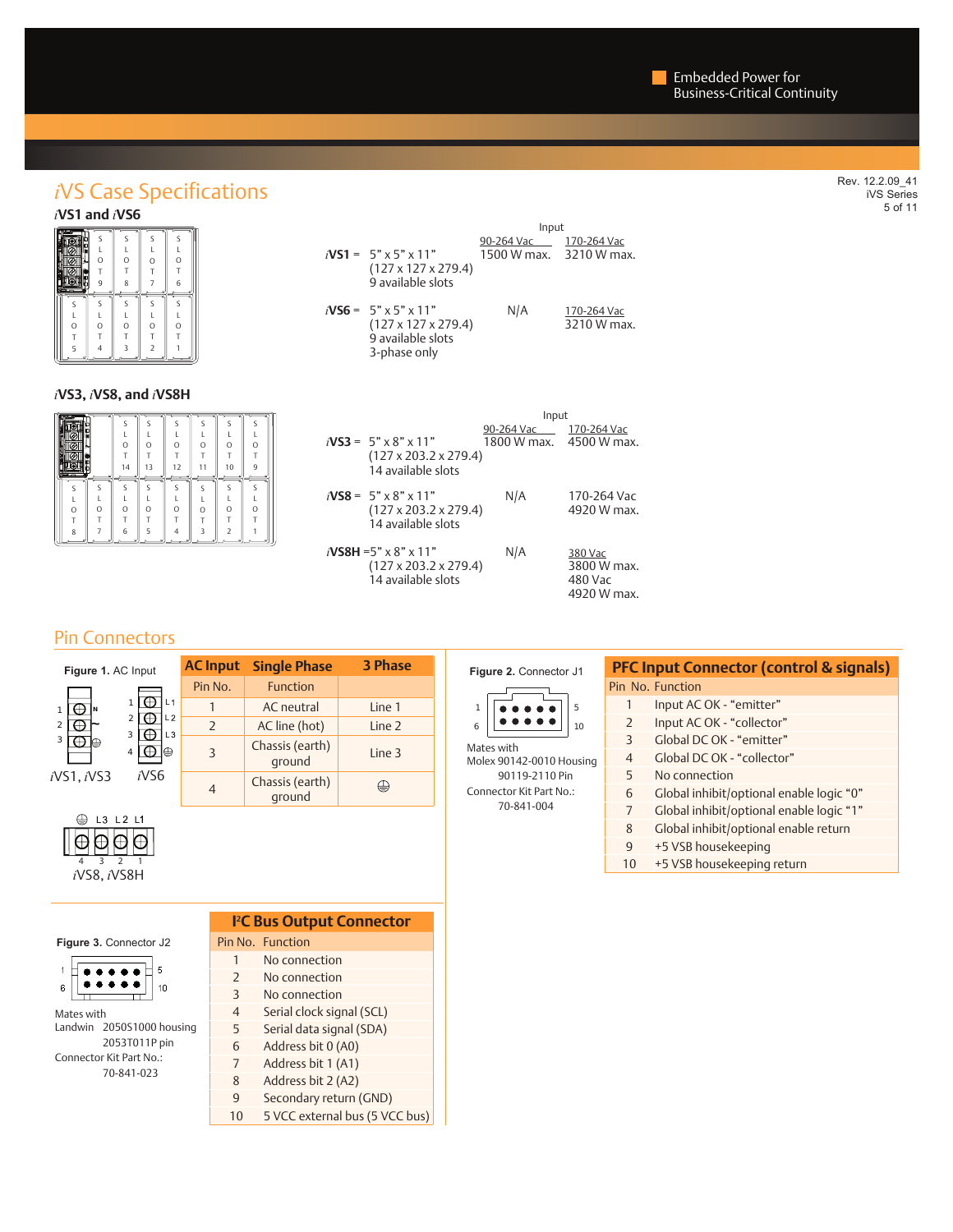## DC-DC Converter Output Modules *i***MP Modules**

PIN 1

V1 ADJ

 $rac{32}{(8.1)}$ 

Control Signal Information, J1 Control Connector

26-60-5060 Pin

Rev. 12.2.09\_41 iVS Series 6 of 11



12.1 REF. -